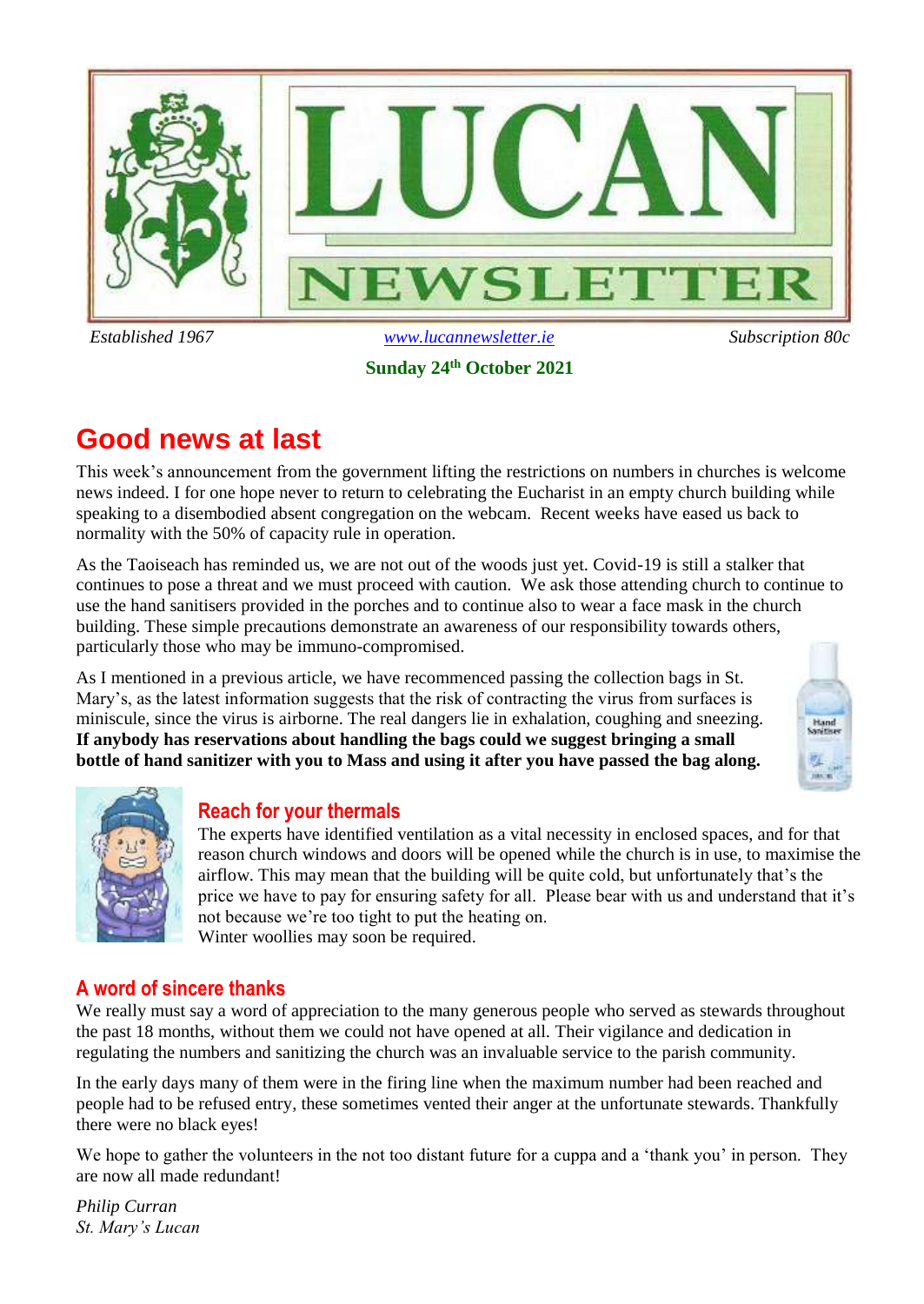### **Lucan Citizens Information Centre**

[www.citizensinformation.ie](http://www.citizensinformation.ie/)

The old 0761 numbers will remain operational in tandem with 0818 until **31 December 2021**. However, from 1 January 2022, **only the 0818 numbers will connect you to the relevant service**.



**COVID-19** has changed the service we offer to the public. Our drop-in service is not currently available, but we are taking phone calls, answering emails, and providing a call back service. Call us on **0818 07 5090**, leave a message with your name and number and an Information Officer will return your call within 2 working days. Or you can email your query to us at dscis@citinfo.ie and someone will reply.

**Citizens Information Phone Service** (CIPS) 0818 07 4000 operates on Monday to Friday 9 am to 8 pm.

**MABS:** The Money Advice and Budgeting Service is the State's money advice service, guiding people through dealing with problem debt for over twenty years. MABS Clondalkin phone 0818 07 2270 or email [clondalkin@mabs.ie](mailto:clondalkin@mabs.ie)

### **Scam warnings**

There is currently a big increase in the number of people reporting issues around scams. A number of government agencies are also warning people to stay alert. You can keep an eye on the Garda website for up to date warnings. The Department of Social Protection has an alerts page for scam phone calls and scam text messages.

### **Smishing attacks**

Smishing is a combination of the words "SMS" and "phishing". It is a scam where fraudsters use mobile phone text messages to trick you into opening a malicious attachment or link. You can read more about smishing and how to avoid it in the Central Bank's explainer.

### **Social media scams**

Fraudsters use social media for scams including quizzes phishing for personal details, scammers posing as friends asking for money, ads for 'free' vouchers and products or services claiming a celebrity endorsement.

### **How do I know if it's a scam?**

Some scams can be quite obvious, while others can be more elaborate and difficult to recognise. Knowing what to look for and how to avoid scams is the best way to stay safe. Look out for the following signs of a scam:

Unsolicited contact from a company out of the blue

A deal that seems too good to be true You are asked to share personal details

You are being pressurised to respond quickly or transfer money quickly You have been asked to pay by unusual method, for example through a transfer service like Western Union or virtual currency like Bitcoin Contact details are vague Misspellings or grammatical mistakes You are asked to keep the offer quiet

More information is on our website How to avoid scams (citizensinformation.ie)

### **Some information on Budget 2022 Carbon tax**

Carbon tax will increase by  $\epsilon$ 7.50 per tonne of carbon dioxide emitted, from  $\epsilon$ 33.50 to  $\epsilon$ 41.00. This applies from midnight on 12/10/21 for auto fuels and from 1 May 2022 for all other fuels.

### **Employers PRSI**

The weekly income threshold for the higher rate of employer's PRSI will increase from €398 to  $€410$  to ensure that there is no incentive to reduce the working hours for a full-time employee on the increased minimum wage (from 1 January 2022).

### **VAT**

The reduced VAT rate of 9% for the hospitality sector will continue until the end of August 2022.

### **Social Welfare payments**

The maximum rate of all weekly social welfare payments will increase by  $\epsilon$ 5 with proportional increases for qualified adults and people on reduced rates of payment (January 2022).

This also applies to employment programmes such as Community Employment (CE), Tús and the Rural Social Scheme (January 2022).

People aged 25 and under who are getting a reduced rate of Jobseeker's Allowance will get the full  $65$  increase (January 2022).

The weekly rate for a qualified child will increase by €2 from €38 to €40 for children under 12 years of age. It will increase by  $\epsilon$ 3 from  $\epsilon$ 45 to  $\epsilon$ 48 for children aged 12 years and over (January 2022).

### **Fuel Allowance**

It was announced in Budget 2022 that the weekly rate of Fuel Allowance will increase by  $\epsilon$ 5 from 12 October 2021. The increased payment, and the 3 weeks arrears since 12 October 2021, will be paid in the week commencing 1 November 2021. This applies if you are getting Fuel Allowance as part of a weekly payment, and if you chose to get the payment in lump sums.

*Continued next week…*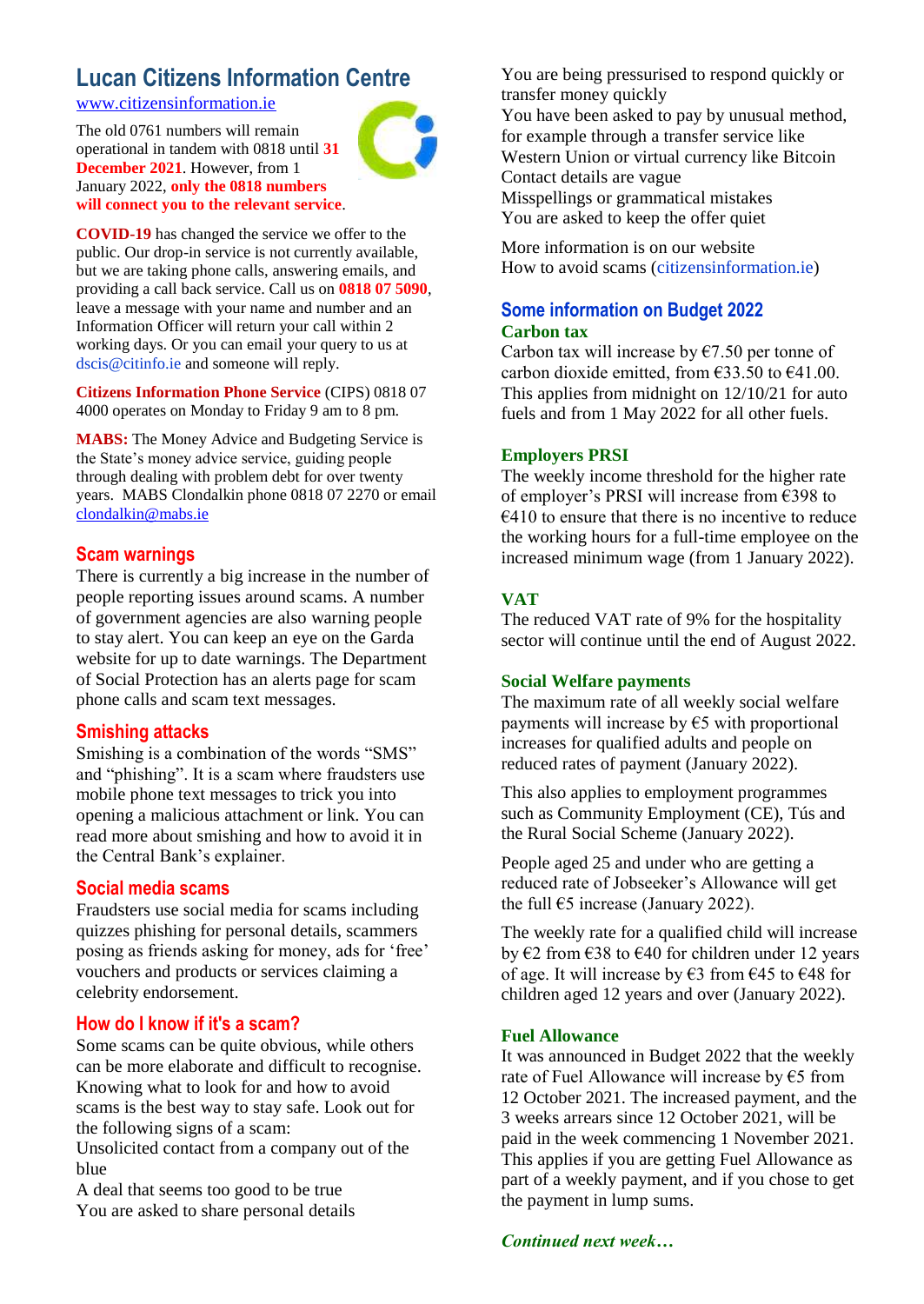### **Palmerstown Camera Club**

At Palmerstown Camera Club this week we had a talk given by the very talented photographers from The New Generation Camera Club, on photographing models and lighting setup. They are a studio-based camera club in the Dublin 12 area.



Next week in the club we have a judging night for our Nature competition, and we are looking forward to seeing all the amazing nature images from club members.

On the 3<sup>rd</sup> of Nov, we have Richie Hogan (aka @minimal\_dublin on Instagram) in to give a talk on Mono (black & white) photography. He has a wide variety of stunning images, so we are looking forward to hearing about his images and his process for creating the images.



Two more winning images from last month's open competition - Nina Butler's image "*The Beautiful Dancer in Pink*" won the colour advanced category, and



image of the month for the club. Suzanne McMahon won the advanced projected image category with her image titled "*Vonna*".

People interested in joining the club or even attending one or two meetings free of charge to see how their photography could benefit from being a member can do so by contacting [secpcc@gmail.com](mailto:secpcc@gmail.com)

### **Esker Active Retirement Association**

#### *Hi everyone,*

Well today we had around thirty members joining us in the hall for card games, scrabble and bowls. We had a few newcomers too and they seemed to enjoy the activities and chat with our other members. We are just so lucky to have some of the loveliest and kindest people in our club. I think some members are still afraid to come back to the club but I hope they will feel ready to join us again soon.

Safety is still top priority with us, masks are being worn by everyone and sanitizers are being used by all in the hall. Hopefully next week, the kitchen will be open to us again and we can offer everyone refreshments of tea or coffee.

Again, for next Wednesday could we ask some people to come down early, around 1.10pm to help set up the tables and chairs and sanitize them all. Many hands make light work and a few of our Committee members are away next week so we'd appreciate any help we can get.

One of our new members, Donald Forde, is bringing his Chess Board to the club so if anyone wants a game of Chess, Donald will oblige. Helen has been taking names and deposits for our Christmas night out which is in the Castleknock Golf Club on Friday  $10<sup>th</sup>$  December; we've had a Christmas party there before a few years ago and it was fantastic.

I'm still receiving phone calls from people wanting to join our club and as I said last week, of course you can join, once you're fully vaccinated and have a vaccination certificate with photographic ID. We meet every Wednesday afternoon at 1.30pm in St Andrew's Church Hall in Lucan (close to Stagg Cycle shop which is blue and yellow); there is parking inside the Church gates plus a bus stop just outside the Church gates. Don't be afraid to come in, you're very welcome. The long dark days are coming shortly so come and join us for the craic so you'll have people to talk to for a few hours each week. *Till next time,* 

*Marian Egan (Club Secretary) 086 1269 043*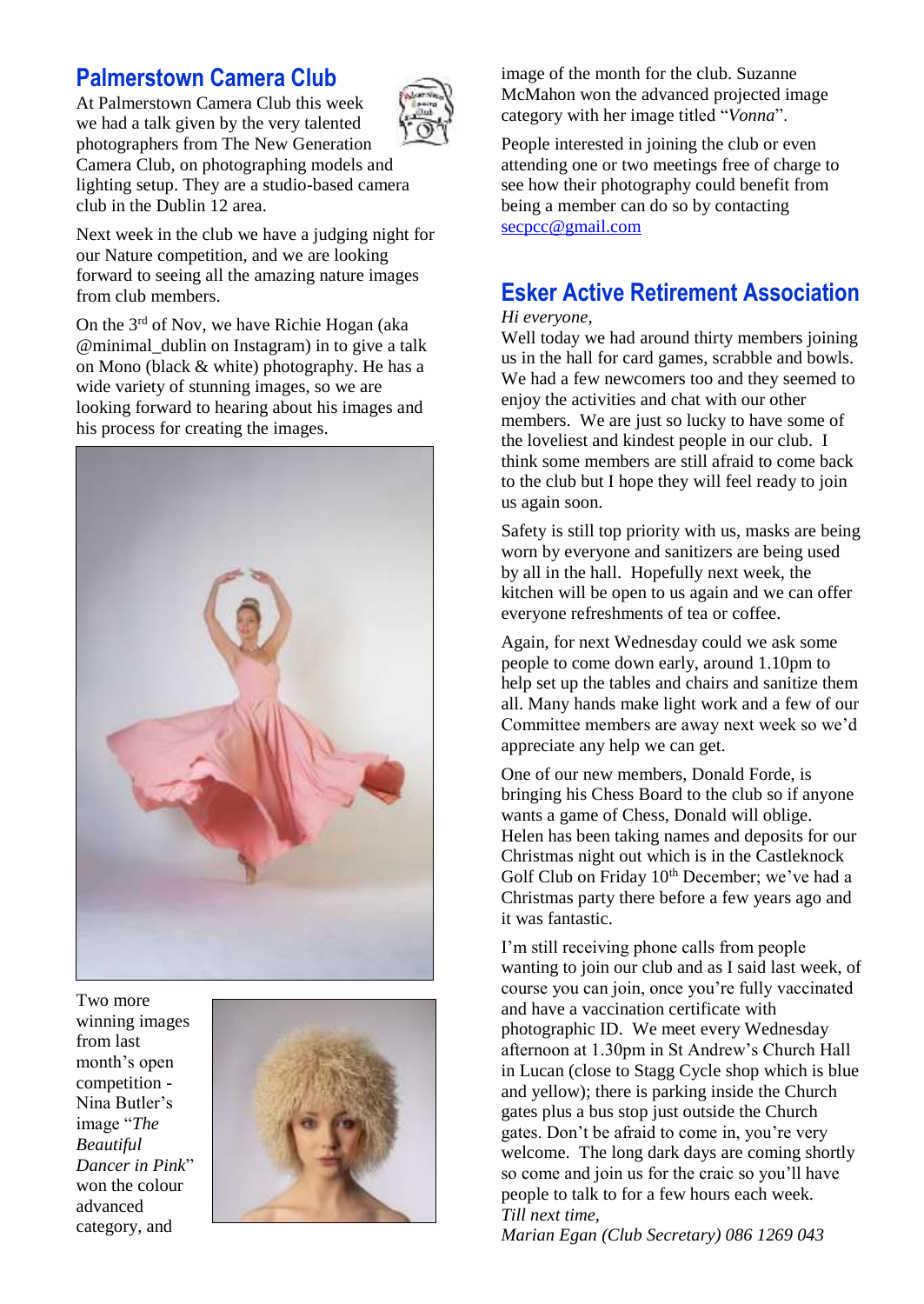# **Parish Notes**

**St Mary's, Lucan**  [www.lucanparish.com](http://www.lucanparish.com/)



#### **World Mission Sunday**



Congratulations to the pupils of *Scoil Mhuire* and *St Andrew's National Schools* who will receive their First Holy Communion this Saturday.

**First Holy Communion**

#### **Confirmations**

Best Wishes to the boys and girls from *Gaelscoil Naomh Pádraig* and *Gaelscoil Eiscir Riada* who will make their Confirmation this Wednesday.



ш

 $\blacksquare$ 

Ш

Ш

 $\blacksquare$ 

m

 $\blacksquare$ 

 $\blacksquare$ 

m

 $\mathbf{u}$ 

Ш

U)

*Hope you all have a beautiful day. Please keep them in your prayers.*

#### **Sunday Mass Times**

Saturday Vigil: 6.30pm Sunday: 9am, 10.30am, 12 noon and 7pm.

**Notice:** If you have a Sunday Mass booked please ring Sacristy to confirm time. Ph. 01 6281487.

#### **Weekday Masses:** Monday to Saturday 10am

#### **Capacity:**

♦ 4  $\overline{a}$ 

I. I. I.

I.

I.

I.

I.

I.

I.

I.

I.

I.

Ù.

Ŵ

Ó

As of 22nd October our Church can be at full capacity. However we need to remember that Covid is still very much with us. We must continue to **wear face coverings in the church and use the hand sanitizer on the way in.**

**Masses will continue to be live-streamed on [www.lucanparish.com](http://www.lucanparish.com/)**

## **Annual Mass of Remembrance**

Our Annual Mass for all our departed relatives and friends will take place on

#### **Wednesday 17th November at 8pm**

At this Mass the names of those from parish community who died in the past  $12$ months will be especially remembered. The names of all those on the November list of the dead will automatically included.

\*\*\*\*\*\*\*\*\*\*\*\*\*\*\*\*\*\*\*\*\*

**November Altar List of the Dead:** Envelopes for the November Altar List of the Dead are available in the main Church Porch. Envelopes may be returned in the letterbox of the Parish Centre or in the sacristy.

**Private Prayer:** The Church is open daily for private prayer on weekdays from 10.30am to 6pm (funerals permitting) and on Sundays after the 12.15pm Mass to 6pm.

**Praying with Scripture:** Praying with scripture has recommenced via zoom. If interested please contact Cheryl Murphy at 086 8343754 to register.

**Baptisms:** Dates are bookable online to the end of December. Dates will be added as the need arises. If you need to cancel a booking contact: [secretary@lucanparish.com](mailto:secretary@lucanparish.com?subject=Cancellation%20of%20Baptism%20Booking&body=Dear%20Secretary%2C%0AI%20wish%20to%20cancel%20the%20booking%20made%20for%20baby%3A%0Aon%20date%3A%0AThank%20You)

**Visits to the housebound:** If the housebound person has been fully vaccinated and at least two weeks have elapsed since the second dose, either Fr. Tom or Fr Philip and/or any ministers of the Eucharist who are also fully vaccinated can call once again. As a precaution we will wear face coverings and ask those to whom we are calling to do the same.

If you are housebound and are not already on the list you can call Deirdre at the parish office (01 621 7041) we will be happy to call on a monthly basis.

**Confessions – Nuns' Chapel:** After Saturday Morning 10am Mass and Saturday Evening 6.30pm Mass.

**Deepest Sympathy** to the partner, children, parents, family and friends of *Graham Kelly*, Youghal, Co Cork and formerly of Woodview Heights



and to the family and friends of *Ann Murray*, Woodview Heights and formerly of Main St. Lucan. *May they rest in peace.*



We would like to thank the parishioners of St Mary's for your most generous contributions to the Annual Collection for **CROSSCARE**

Community Food Banks and Cafes, Homeless and Youth Services, Migrants and Refugees with took place  $18^{th}/19^{th}$  September.

It is with your help and support that we continue to reach out to the needy in the diocese. *Thank You*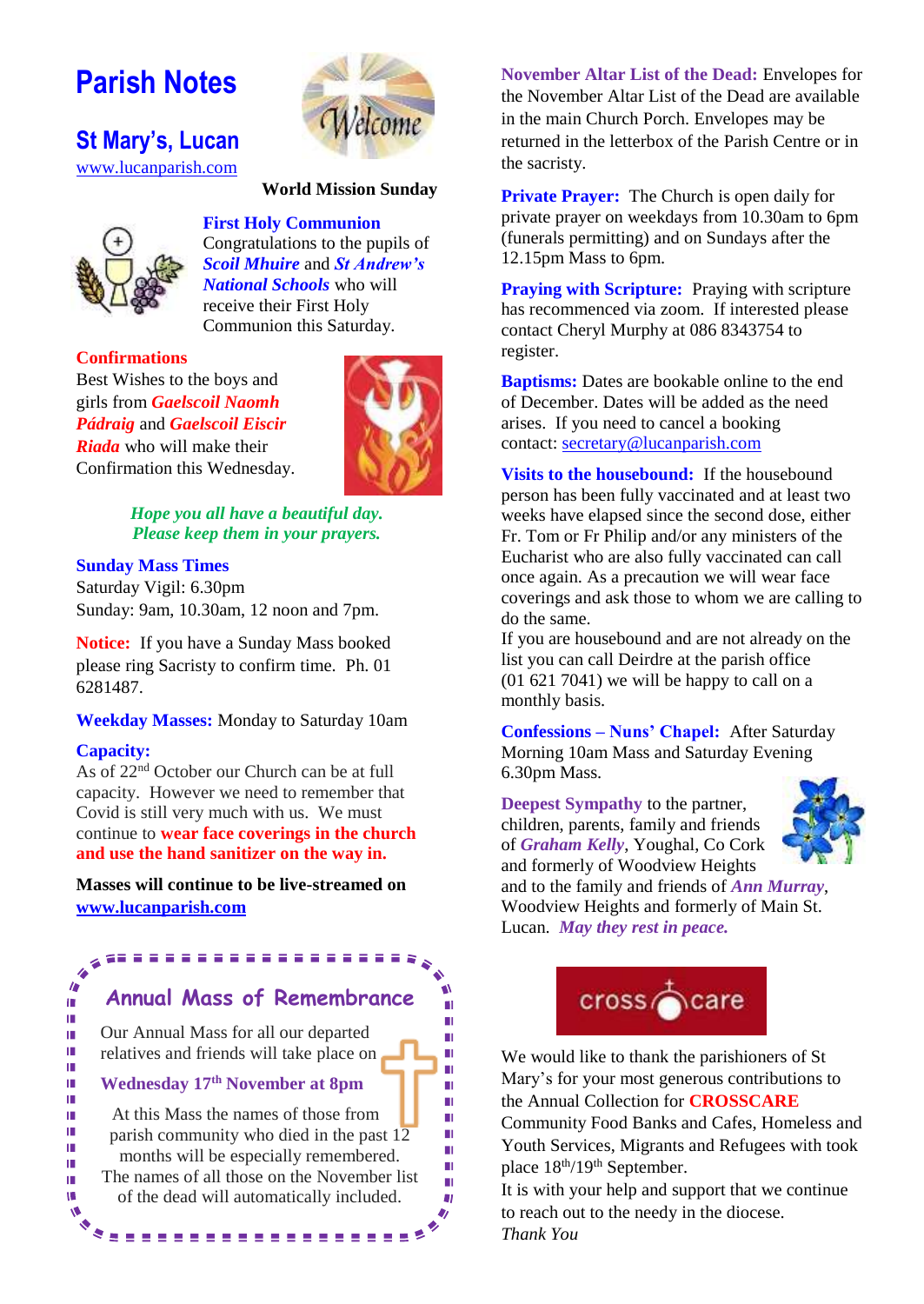### **Divine Mercy, Lucan South**

[www.lucansouthparish.net](http://www.lucansouthparish.net/)

**Sunday Mass Times:** Saturday Vigil 6:30pm, Sunday 10:15am and 12:15pm

**Weekday Masses:** Monday to Friday 9:15am. Saturday 10am

### **Important:**

We need to be diligent in continuing with the **wearing of face coverings and hand sanitising upon entering the church.**

### **All Masses will be livestreamed on [www.lucansouthparish.net](http://www.lucansouthparish.net/)**

#### **Daily Readings on website:**

Under our Welcome menu you will find links for the Daily Mass Reading which updates every day as well as Sunday Mass Reading for the following Sunday's Mass. It is a great way to be able to read along during Mass if you so wish or take time to reflect on the passages during the week and see what message they have for you. One quick note is that if it is a Sunday and you want to see the Gospel for today then click on the Daily Mass Reading link as the Sunday listing will be for the following week.

## **St. Patrick's Esker/ Dodsboro/Adamstown**

[www.stpatrickslucan.ie](http://www.stpatrickslucan.ie/)

#### **Sunday Masses:**

Vigil Saturday 7pm, Sunday: 9am, and 12 noon. **10.30am Family Mass – live streamed only.** This online Mass is aimed at younger parishioners and their families; it is an accessible liturgy for

children and enables them to participate more fully in the Sunday Mass.

### **Weekday Masses:**

Monday to Friday at 10am.

We must continue to **wear face coverings in the church and use the hand sanitizer on the way in.**

### **Confessions:**

Confessions can be requested after Mass.

### **View the following on www.stpatrickslucan.ie**

Mass Readings for the week Morning Prayer – Lauds Evening Prayer – Vespers Take five at 10 - Reflections–Weekdays: 10am Taizé – Watch and Pray

## **St. Andrew's Church of Ireland**

**St Andrew's, Lucan: Sunday** 10am. **Wednesday:** 10am **St Mary's, Leixlip: Sunday:** 11.30am. **Tuesday:** 10am

#### **Calendar of Events: October 31st**: Harvest Service – 3pm St Mary's, Leixlip.



**Services** are available on our parish Facebook pages: [St. Andrew's Church,](https://www.facebook.com/standrewslucan/)  [Lucan](https://www.facebook.com/standrewslucan/) or [St Mary's Church, Leixlip](https://www.facebook.com/stmarysleixlip/)

### **Lucan Presbyterian Church**

**Morning Worship:** 11am.

You will need a face covering (unless exempt) and your own Bible.

**Services will be streamed online and available on Youtube?**

ALONE manage a national support line and additional supports for older people who have concerns or are facing difficulties relating to COVID-19 (Coronavirus). Professional staff are available to answer queries and give advice and reassurance where necessary. The support line is open seven days a week, 8am - 8pm, by calling 0818 222 024.





are now enrolling **Junior Infants for September 2022**

**The closing date for enrolment is Friday 19th November 2021**

The application forms can be downloaded from the home page of our school website which is [www.stmarysbnslucan.com](http://www.stmarysbnslucan.com/)

**For more information**  please contact 01-6281857 or email [info@stmarysbnslucan.com](mailto:info@stmarysbnslucan.com)

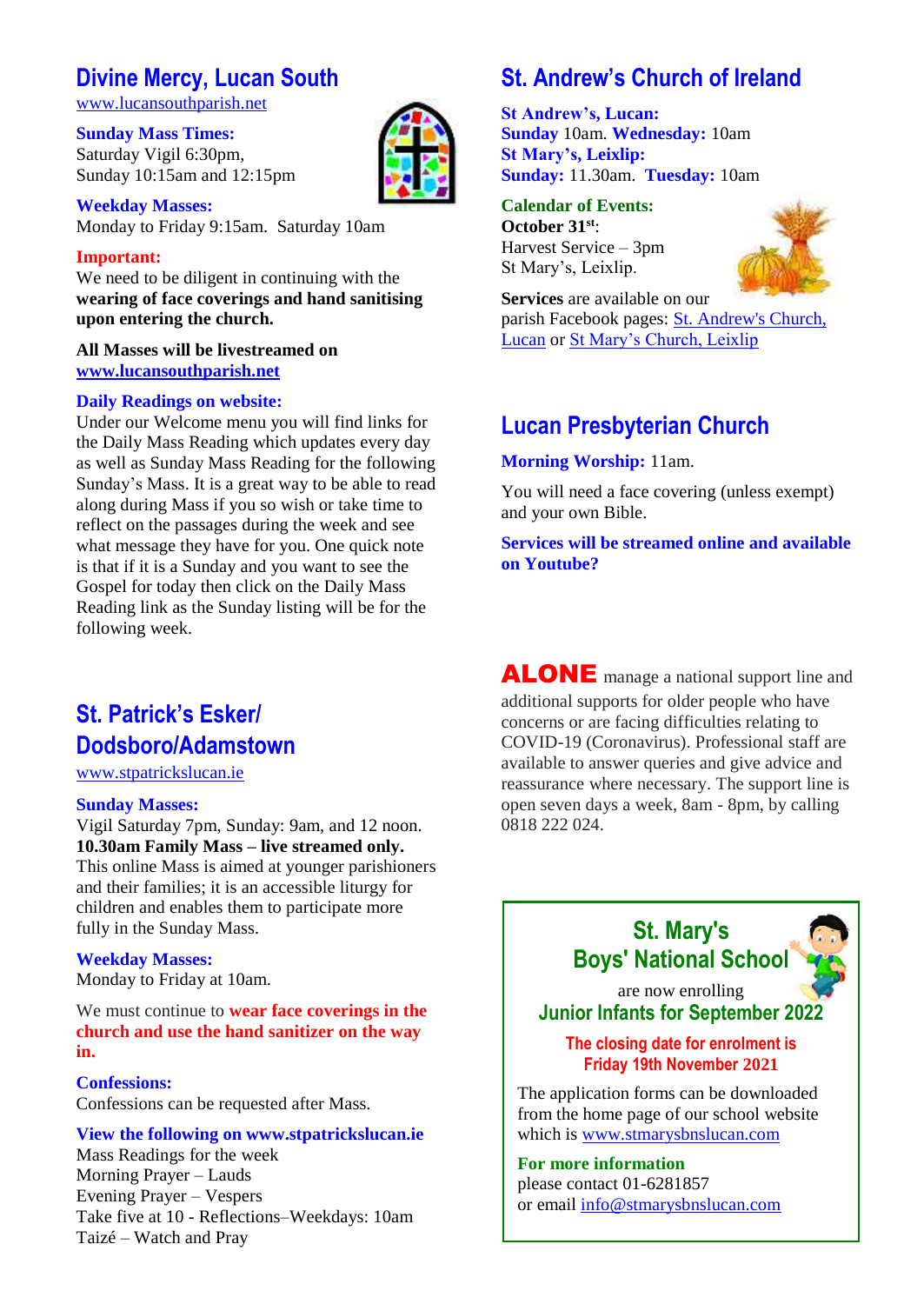# *Acknowledgement*

### **CARTON (ANNA)**

The family of the late Anna Carton of Hillcrest View would like to thank all friends and neighbours for their support and sympathy following Anna's passing in March. A memorial Mass will take place in **St. Patrick's Church Esker at 3pm on Saturday 6th November** and we would like to invite all who knew Anna to attend in remembrance and celebration of her life.

# *Anniversaries*



**DEVINE (MARIE) 2 nd Anniversary – 24th October**

In loving memory. Sadly missed and never forgotten. *Rest in peace, Willie and family*

### **O'KEARNEY (FRANCIS – ALEC)**

### **11th Anniversary – 9 th November**

Late of City Quay and Arthur Griffith Park Lucan. The seasons they come The seasons they go Time it goes past Like melting snow Buds on the trees Life is renewed But nothing stays still But my memories of you. *From all your loving family*

### **O'HARA (JIM)**

Just as you are

### **9 th Anniversary – 19th October**



You will always be Forever special In our memory. *Sadly, missed by your loving wife Chrissie, daughters, grandchildren and great grandchildren*

### **SIMPSON (BRIGID) 28th Anniversary – 21st October**

In loving memory of our beloved Mother, Brigid. Your memory is our greatest treasure To have, to love, To keep forever. *Sadly missed by your loving family*



### **PLEASE NOTE:**

Lucan Newsletter Office is **NOT OPEN at the moment**, but leave your ads, queries or notices in the **letter box at St. Mary's Parish Centre**, **before 10pm on Wednesday night**, and we'll collect and look after them.

Alternately email notices/reports to any of the following:

**Community / Schools/ Local History**  [marylucannewsletter@gmail.com](mailto:marylucannewsletter@gmail.com) 

**Sport / Politics** [roselucannewsletter@gmail.com](mailto:roselucannewsletter@gmail.com)

**Parish Notes / Fund Raising** [annalucannewsletter@gmail.com](mailto:annalucannewsletter@gmail.com)

**Anniversaries etc. / Advertising Queries**  [catherinelucannewsletter@gmail.com](mailto:catherinelucannewsletter@gmail.com)

## **Accord Marriage Care**

**Relationship and Marriage Counselling** 

**"If you can't talk to one another talk to us"**

**Accord Marriage Care, Lucan, Phone 6010844**



## *Senior Line*

### **Do you need someone to talk to?**

Senior Line is a confidential listening service for older people by older people anywhere in Ireland

### **Free Phone 1800 80 45 91**

*Senior Line is open every day from 10am to 10pm*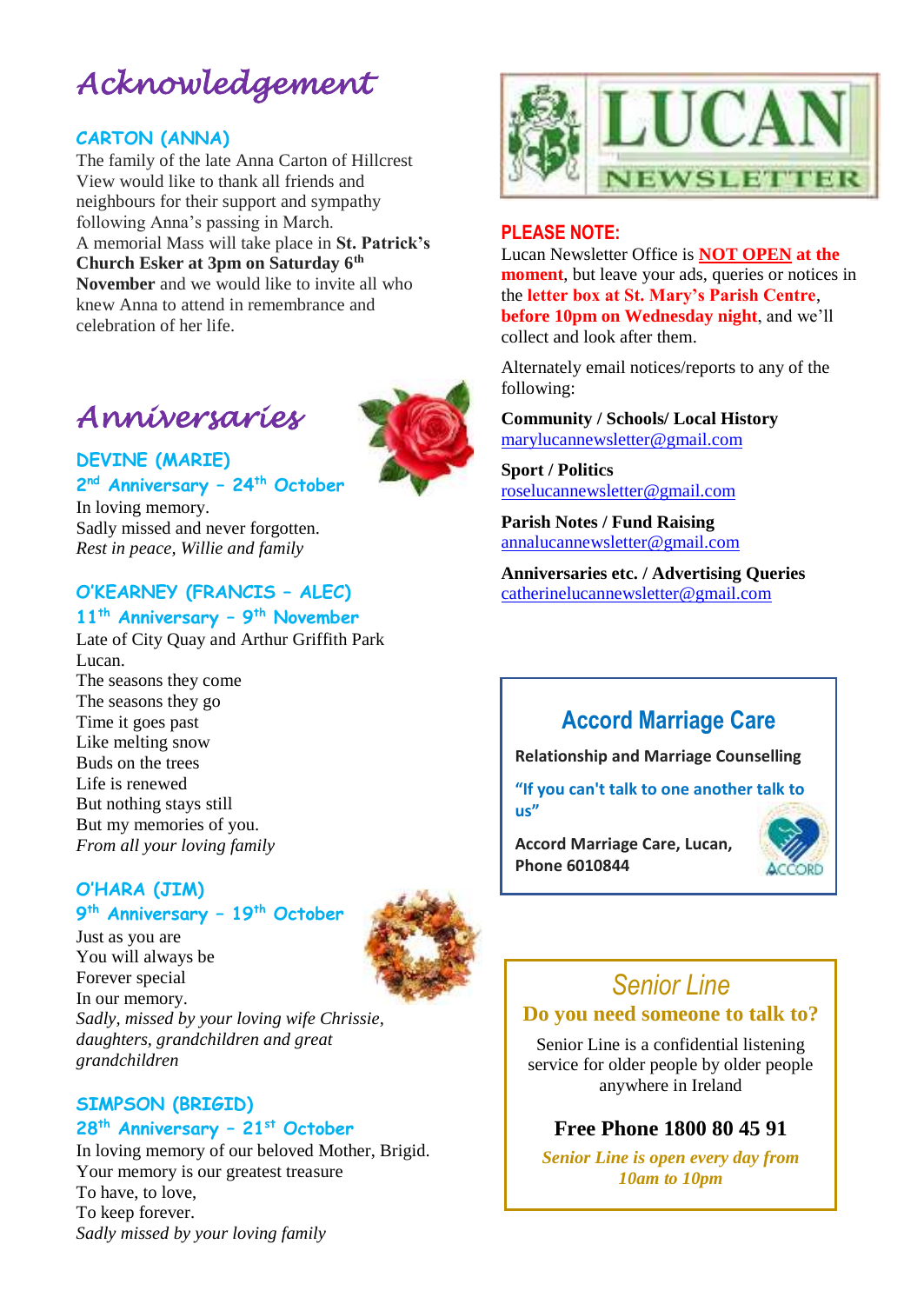

**Hard to believe** we are already into the last week of October, with the Halloween festival upon us.

We hope all the boys and girls enjoy their mid-term break, and

will be careful out there, while still enjoying themselves. Remember all those little doggies get very afraid of loud bangs……



**Lucan Library** is getting into the swing of things with their scary scene. Go along and while you're there, read about all the haunted places in South Dublin.

**New Printer!** Apologies for the Newsletter being late into the shops over the past few weeks. It had to be printed outside Lucan, as our printer sat down. And like many things these days, a new machine was ordered, but took some time to get into the country – that Brexit fella most likely to blame.

The new baby arrived last week, and we're still getting the hang of it. We're really delighted with the quality of the photos since. Hopefully, it will be plain sailing from here on.....

We've certainly come a long way from the old printing press!



**On the Tidy Towns front**, we gather that results will be announced next month, in November. Our local group are to be congratulated on keeping up their work over the past difficult months. Despite everything that's going on, they have Lucan Looking Lovely always!

Such a pity that some don't appreciate all the ongoing hard effort.



**Can you find the cat in the above picture?**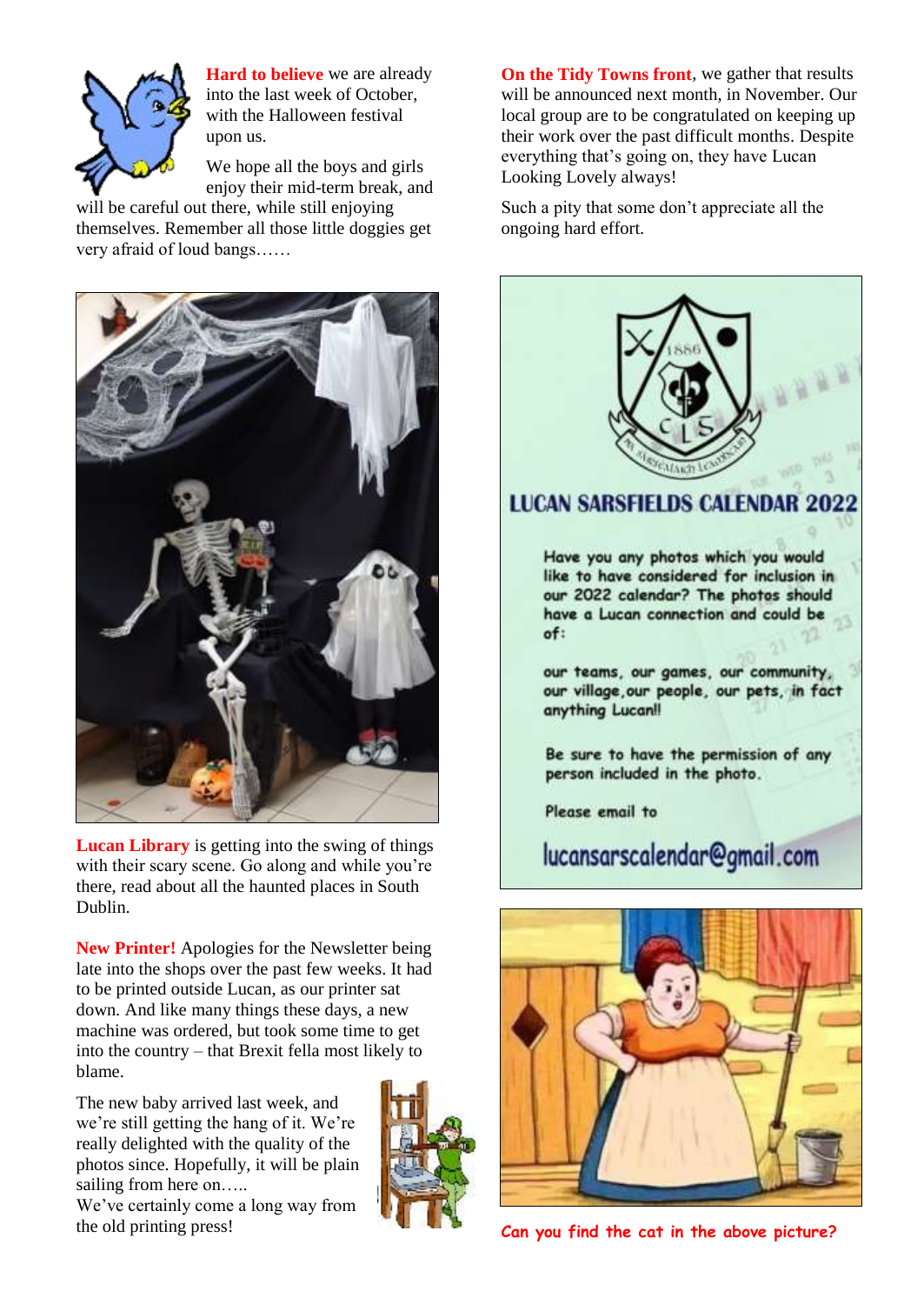

### **Adamstown Community College**

**Extracurricular activities** have restarted. Timetable of activities on th[e](http://adamstowncc.ie/Teaching-and-Learning/Extracurricular) [school website.](http://adamstowncc.ie/Teaching-and-Learning/Extracurricular)

Our students are busy working on their new school **Student Podcast** and **Newsletter.** Keep an eye on your emails for updates!

**Culture Week** will take place November 15th - 19th. Students will be painting a mural in our PE hall that they have designed based on the theme: What does diversity mean to you? We look forward to seeing the finished article!

**Climate Action Week** took place October 11th - 15th. The theme this year is Travel and students made pledges on how they could help the environment by making more sustainable travel choices.

**6th Year Mini Mocks** are taking place this week for all 6th year students. The timetable can be found on the [school website.](http://adamstowncc.ie/)

**October Midterm** runs from Oct 25th - 29th when the school will be closed. Happy Holidays to all!

Cara Aire: **Our 5th year Student Wellbeing Ambassadors had the pleasure of training in Restorative Practice with Michelle Stowe from Connect RP. A number of our staff have been trained in Restorative Practice over the past few years and as a school we're on the road to becoming a full Restorative school, focusing on building positive relationships between staff and students.** 



Diversity Mural: **As part of Culture Week in November students will be painting a mural on our PE hall that they have designed based on the theme: What does diversity mean to you?** We look forward to seeing the finished article!

TY Mentors: **Our TY Mentors went on their bonding trip to Alive Outside Co Wicklow where they tried their luck at the Ireland's Fittest Family course!**



*Pink Day: In support of Breast Cancer awareness and to raise funds for charity, the school dressed in pink!*



**Social Media:** We're working hard to share our school news and activities with the local community. If you'd like to keep up to date with us please follow our Instagram and Twitter pages below.

**Contact details:** Phone: 01 6540348 Website: [www.adamstowncc.ie](http://www.adamstowncc.ie/) Instagram: @adamstowncommunitycollege Twitter: @adamstowncc Email: [info.adamstowncc@ddletb.ie](mailto:info.adamstowncc@ddletb.ie)

### **Enrolment 2022 St. Thomas' J.N.S.** Esker, Lucan, Co. Dublin We will commence registration for incoming **Junior Infants (2022)** on **Monday Nov. 1st 2021**. *Closing date for applications is*

*January 28th 2022.*

**Please see our website [www.stthomasjns.com](http://www.stthomasjns.com/)** for further information regarding the registration process.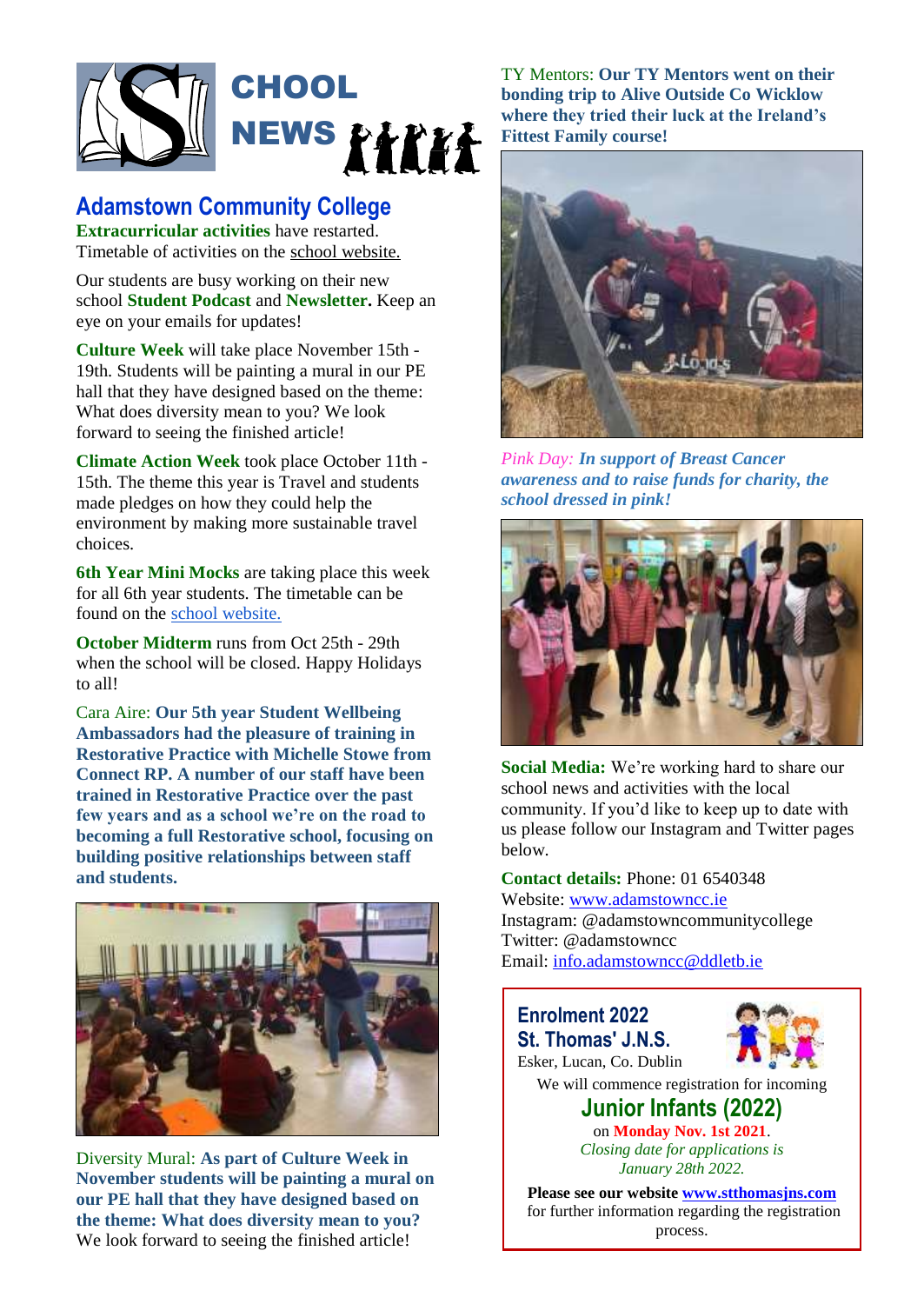### **Coláiste Phádraig CBS**

**Awards:** Well done to **Jan Hurbanek Torres**  from 1Spirit who won the Mark O' Neill Student of the Month Award for September in recognition of his very pleasant manners, diligence and cooperation in all of his classes.



Congratulations to **Brian Whelan** from 1Water who won the Sports Star of the Month Award. Brian has greatly impressed Mr. Phelan and Mr. O' Brien with his combined strengths across a number of athletic disciplines. In the Javelin, Brian managed to throw a distance of 14.5m (2<sup>nd</sup>) in his class,  $4<sup>th</sup>$  overall). In the 50m sprint, he ran an impressive 8.01 seconds (1st in class, 3rd overall) while in the  $850m$  run he came  $1<sup>st</sup>$  in his class and 2nd overall with a time of 3mins 22 secs.

Comhghairdeas freisin le **Jack Norry** ón rang 1Fire a bhuaigh an gradam Gaeilgeoir na Míosa do Mheán Fómhair mar gheall ar an sár-iarracht a dhéanann sé an Ghaeilge a labhairt ach go háirithe agus an sár-obair atá déanta aige sa rang Gaeilge. Tá Jack fíor-paiseanta faoina theanga dhúchais agus is dalta díograiseach, dícheallach agus deabhéasach é.

The three winners each received a 20euro voucher as well as a framed certificate to recognise their achievements.

Well done also to the class tutor student of the month winners who each received a 5euro vouchers for the new school canteen.

**Tráth na gCeist:** Coláiste Phádraig continued our strong recent tradition of success in the Tráth na gCeist Boird Feachtas with our 3<sup>rd</sup> yr team advancing to the National Final after the Dublin regional round, held in the school on Tuesday 12<sup>th</sup> October. All participating schools in this regional round held the quiz in their own schools due to ongoing social distancing concerns. Our senior team, consisting of 5th yrs James Qin, Harry Thekkan Davis, Marshel Thomas and Jasper Nolan scored a respectable 35/60 but this was never likely to be enough to finish in the top two places.

Our Junior team, consisting of Cillian Lawlor, Eoin McGarty, Alex D'Alba and Tom Doran scored a very impressive 49/60 which was enough

to claim 2nd spot overall. (The winners, with a score of 52/60, were four senior students from an Irish speaking school that won the National Final last year so the standard was very high). This is the second year in a row that the team has made it through to the Craobh so they are serious, competitive and experienced quizzers at this stage.

Our Junior team will now represent Dublin in the National Final in March 2022, which will be held either in person in a Dublin Hotel or virtually via Youtube, depending on the health regulations in place at the time.

Táimid go léir sa scoil an-bhródúil as na daltaí ar fad. Coimeád suas an sár obair agus ádh mór sa Chraobh.

**Friendship Week:** A number of activities were organised to celebrate Friendship Week in Coláiste Phádraig which ran from Monday 11<sup>th</sup> until Friday  $15<sup>th</sup>$  Oct this year. All year groups were served a delicious breakfast courtesy of our wonderful canteen staff. Unfortunately, due to continued compliance with COVID-19 regulations, the students couldn't sit together as a year group but they got to have breakfast together with their class groups at least in their base classrooms.

Our  $1<sup>st</sup>$  and  $2<sup>nd</sup>$  yrs viewed an educational and thought-provoking short film on bullying, produced by Humourfit, in their SPHE classes. Our 3rd yrs viewed a film production from the same company on the issue of substance abuse which they found to be extremely moving and informative. A lot classes did Friendship related activities with their subject teachers such as poster competitions, friendship quotes and poems, role playing and friendship themed songs.

Well-being is everyone's responsibility and we take the issue very seriously at Coláiste Phádraig.

**Student Council:** Well done to 1<sup>st</sup> yrs Jeremiah Tyrone Pulle and Grantas Matulevicius on their election to the Student Council. The students were voted in as class reps first of all by their class groups (along with three other students) and then selected by Mr. Keane, after consultation with their Year Head Mr. Carey, as Student Representatives for all of 1<sup>st</sup> year. Each year group in the school have two reps each in order to ensure that everyone has a voice in issues that are important and relevant to our student body.

**Economics:** The 1<sup>st</sup> Current Affairs lunch since the pandemic began took place in the school on Monday 18<sup>th</sup> Oct. The lunch was well attended by senior cycle Economics students and they discussed the recent budget and its implications for their families.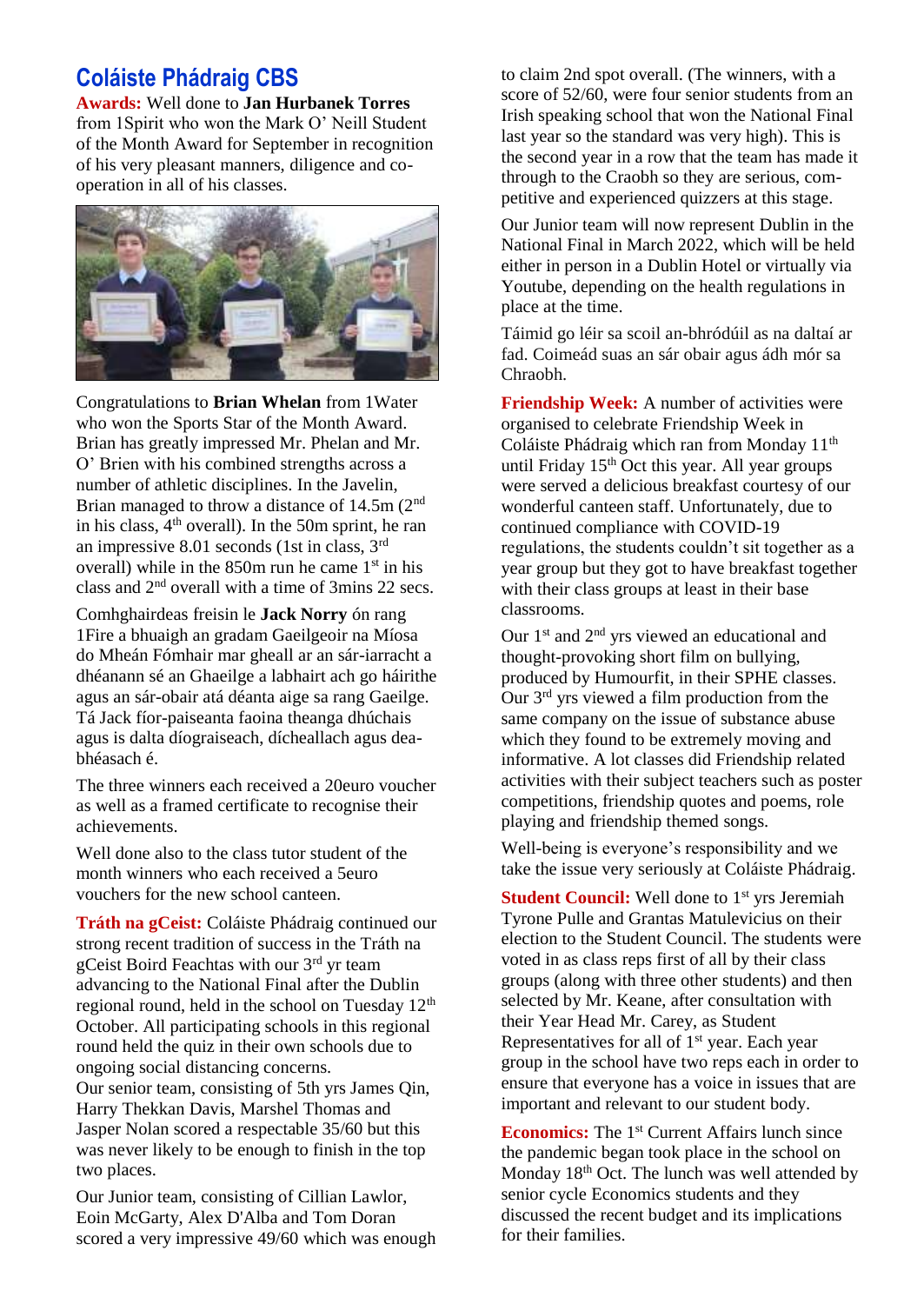### **St Kevin's Community College**

**Young Scientist**: Congratulations to Emily Do and Ciara Byrne who have been selected to participate in this year's BT Young Scientist exhibition. They are working on a project which assesses the impact that COVID-19 has had on mental health of teenagers. Thanks to their teacher Ms Guinea for working with the girls. This is the first time ever that we will have an entry in the BT Young Scientist contest.

**Music at St Kevin's CC**: The music department is delighted with the arrival of lots of new instruments for students. We are delighted to have access to Ukuleles, guitar, bucket drumming, recorder and percussion, as well as a new PA and piano. Music is really expanding and bringing so much joy to our students, and we are really enjoying it.



We are also delighted to be partnering with Music Generation and Noise Music. Some of our students have been chosen to work with these organisations and our young hip hop and rap artists will be getting incredible opportunities to develop their music, work with producers and perform at some fantastic events. We love to encourage all forms of creativity and music making. If there are any other students who would like to get involved, please contact Ms Crehan.

**Hiking Club:** The schools hiking club went for their last hike for the time being this evening Walked to Bray Head, down into Bray where some of the crew braved the cold & went for a swim. Everyone was then treated to a tasty takeaway for all their efforts over the last 6 weeks. The hiking club will start their weekly

hikes again in the Spring. Thanks to everyone for taking part & to Ms. Graham for leading.



**Maths Week:** Our annual celebration of all things Maths-related has been taking place this week. Our students have really gotten into the spirit of it with daily puzzles, word of the day, a Maths fair in the library and an intercom Maths quiz. Thanks to our TY students for their assistance and our 2nd years for organising a great exhibition in the library. Thanks to Ms Lynam, Mr Cassidy and the Maths department for coordinating.

**Football**: Congratulations to our boys' U-19 football team who had a comprehensive 7 - 3 victory over Rockbrook Park school last week. Joshua Ewassa & Scott Walsh scored a goal apiece, while Sean Lunney scored 2, and Kyle Carpenter O'Rourke secured a hat-trick for himself. Best of luck to the girls' squad who start their season this week. We look forward to hearing about it in next week's newsletter.



**Hallowe'en Activities**: Our students were busy in Hair & Beauty class working on their hallowe'en face paintings. Our 2nd year students also worked on their pumpkin carving in our new polytunnel, and our TY students were learning about the life cycle of pumpkins in Biology!

**For more info** check out [www.stkevinscc.ie](http://www.stkevinscc.ie/) or follow us on Twitter @stkevinscc1 and search for us on Facebook.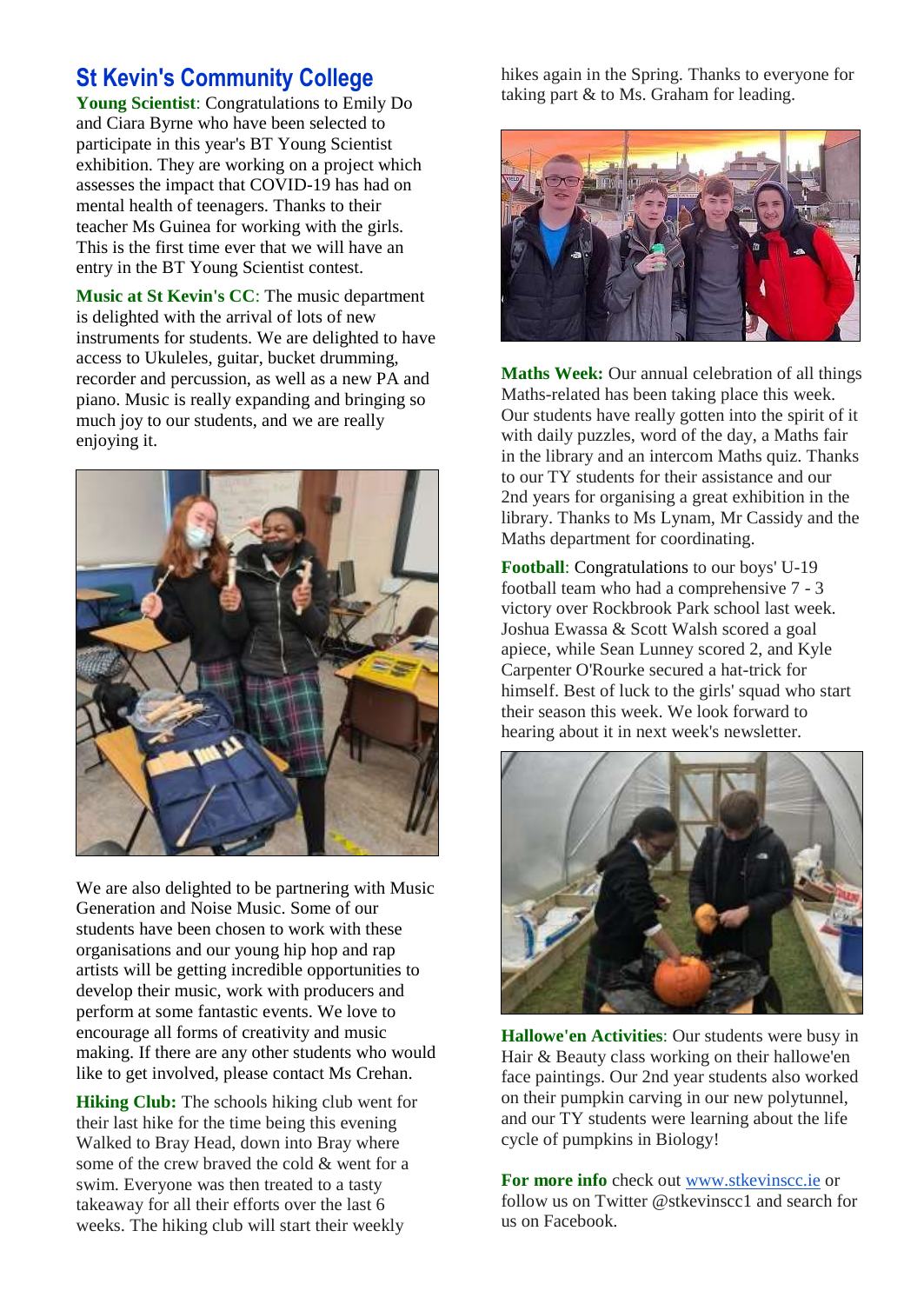### **St. Joseph's College Gaisce Practice Hike to Djouce & Maulin**

We were delighted to see 19 Silver & Gold Gaisce students heading off on a hike to Djouce and Maulin mountains on Sunday, 17<sup>th</sup> October with Gaisce PALs Ms. Bligh & Ms. Butler. After almost two years of no school trips to the hills, it was time to put on the boots, pack the rain gear, sandwiches and flasks and head off with great excitement and adventure. This year, we have an amazing group of 42 students completing the Silver Gaisce Award with 8 students taking on the Gold Award, not to mention our Bronze students that have exceeded 100 in number at this stage! Last week's hike is part of the students' preparation for their 3-Day Venture Trip next March – which includes a 50km hike challenge. The students definitely learned many important skills of map-reading, keeping hydrated, pacing their walk and the all-important skill of having fun! Thanks to our guide Garry for assisting us along the way!



**SciFest 2021 Awards:** We held a special presentation ceremony on Wednesday for the students who won prizes in the 2021 SciFest@College STEM competition. The competition was held online before the summer break, but we couldn't present the prizes until now.

**Sarah Eraseril and Hannah McGann**: won the Chemistry Award at the SciFest@College 2021 regional STEM fair. As a result the school won the Chemistry award also. They also came second in the Senior Life Sciences Category. Their project was called "Observing the Effects of Sulfate-Free Shampoo on Hair"

**Leah Dunne and Hannah Gibbs**: won a Merit Award at the SciFest@College 2021 regional STEM fair. Their project was called "A comparative analysis of the effectiveness of

cleaning products based on their Recommended Retail Price (RRP)"

**Elise Muldowney**: came fourth in the Junior Life Science category. Her project was called "Battle of the Creams- Hydromol vs Hydrocortisone". A huge thank you to Ms Lynn for supporting the students in this competition!



**Athletics:** Well done to **Emma Tobin Rehill** and **Nina O'Connor** who represented St. Joseph's in the Combined Events Athletics Competition in Abbottstown on Saturday.



**Maths Week:** This week was Maths Week and our Maths Department celebrated with some competitions. The 'Daily Maths Riddle' competition whereby the student with the most correct answers by Friday will win a  $\epsilon$ 25 gift voucher for Liffey Valley Shopping Centre. The 'Maths in our World' photo competition, whereby the photo that best depicts the beauty and relevance of Maths in our day-to-day lives will win a  $\epsilon$ 25 Liffey Valley gift voucher. Our Student Council also held a 'guess how many sweets are in the box' competition during lunchtimes. Good luck to all entrants!

**School website** [https://stjosephslucan.com](https://stjosephslucan.com/) **Follow us on Twitter:** @STJosephs3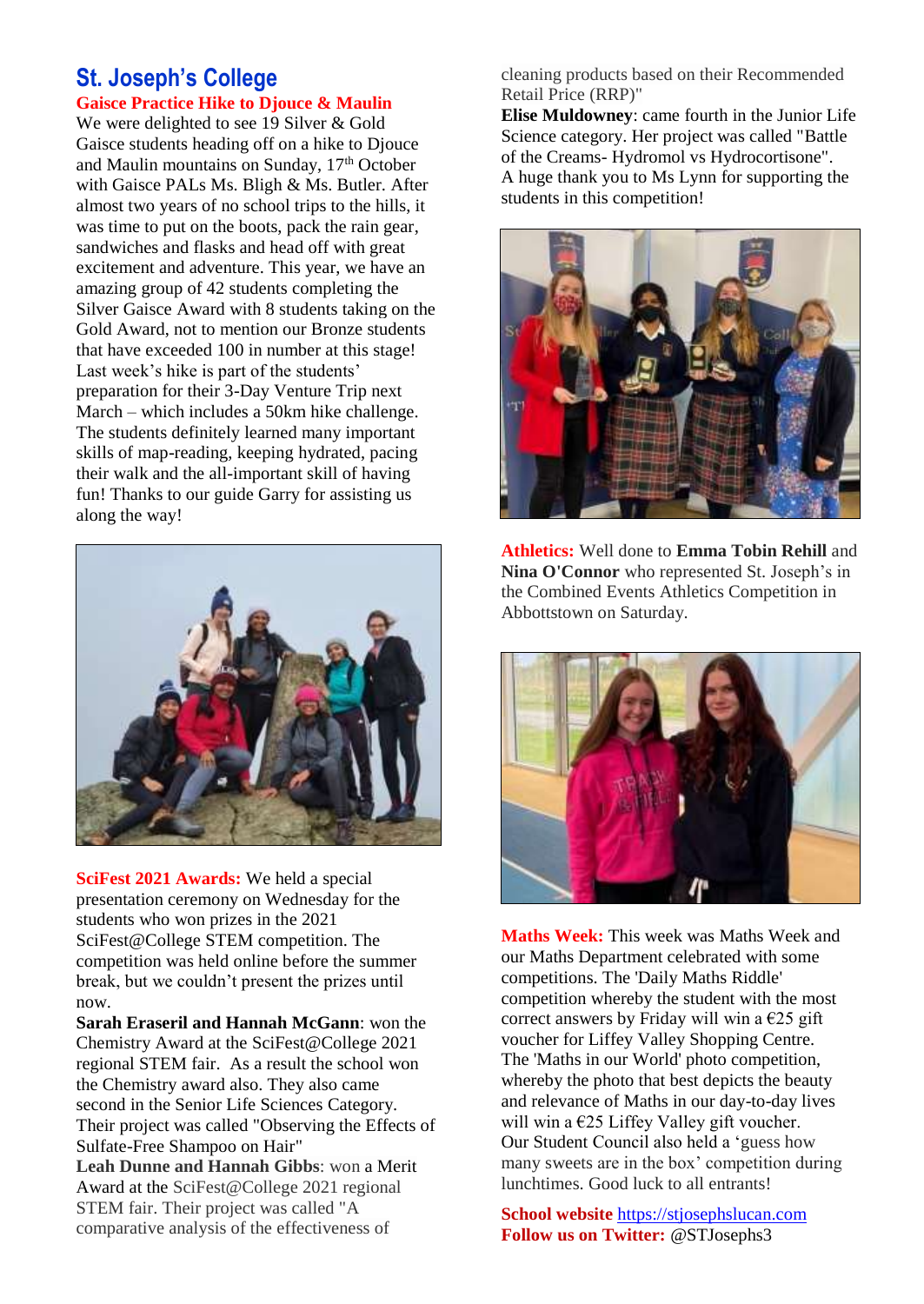### **Lucan Library**

### **Wooden Heart Shadow Puppet Show Thursday 28th October at 3pm-4pm**

Miss Picklefeather is very curious and has lots of questions about everything……. Then one day her curiosity leads her through the gateway of a strange and Shadowy World. She finds herself at Magnificent Marvello's Special Seaside Circus where the performers are in trouble, and they need her help. Mr Marvello the owner of this circus, used to be so kind but one day his heart turns cruel and hard but why? Will Miss Picklefeather be able to help Mr Marvello find his real heart again? Who is the little Wooden Boy that has caused so much trouble? Can she save the circus from a terrible end?

Created, performed, and written by Theatre Artist Margaret Callan-Bergin 'Wooden Heart' is an original magical tale that takes us on a journey with Miss B Curious Pickle Feather. This story is uniquely told through Shadow Puppet Artistry. [https://www.eventbrite.ie/e/wooden-heart](https://www.eventbrite.ie/e/wooden-heart-shadow-puppet-show-tickets-188173360587)[shadow-puppet-show-tickets-188173360587](https://www.eventbrite.ie/e/wooden-heart-shadow-puppet-show-tickets-188173360587)

#### **Clayotic - the Cat in the Hat**

Fun Cat in the Hat themed clay modelling workshop. **Thu, 28 Oct 2021, 11:00**

Sign up for this fun workshop using Ireland's only fast drying clay from Irish company Clayotic. Follow the step by step guide in this pre-recorded tutorial to make a zoo themed 3D picture out of Clayotic. Learn basic shapes and tips and tricks to perfect your model making skills! Remember Clayotic is an air drying clay so your characters become permanent keepsakes after 24 hours. Kits are available for collection from Lucan Library from Thursday 21st October. A valid email address is required to register for this workshop as the link to the workshop video will be sent to the supplied address by the library. 1 ticket for each child doing the clay modelling workshop.

[https://www.eventbrite.ie/e/clayotic-the-cat-in](https://www.eventbrite.ie/e/clayotic-the-cat-in-the-hat-tickets-189706405967)[the-hat-tickets-189706405967](https://www.eventbrite.ie/e/clayotic-the-cat-in-the-hat-tickets-189706405967)

### **A Hallowe'en story time with a difference! Fri, 29 Oct 2021, 13:30**

Try out gentle yoga exercises for an interactive Hallowe'en story and keep you moving on these chillier days. For 5-8 year olds. Takes place in the library - limited numbers. Please bring your own yoga mat or similar for the child/children to use. The parent/guardian may stay in the room with the child/children.

[https://www.eventbrite.ie/e/halloween-for-little](https://www.eventbrite.ie/e/halloween-for-little-yogis-tickets-184913119117)[yogis-tickets-184913119117](https://www.eventbrite.ie/e/halloween-for-little-yogis-tickets-184913119117)

### **Comic Creation Workshop for Teens with Jaime Lawlor**

### **Tuesday, October 26, 2021 at 12:00pm – 1:00**

A trained illustrator specialising in comics and character design, has created a workshop focused on Comic creation and visual storytelling. During this workshop you will learn the basics of storytelling and constructing a comic. This will include the essential questions to ask yourself when creating your story, for example 'genre' and 'the hero's journey', and then how to start constructing your story outline and script. It will also touch on the important elements of visual storytelling including 'show don't tell', 'shape theory', 'colour theory' and more as well as how to create your characters and the worlds they live in. You will learn how to use panelling, explore character group dynamics, the infinite possibilities of stylistic expressions you can use to express and enhance your story and more. There will also be a short tutorial on how Jaime personally creates her comics full of tips to make creating your comic a little easier.

[https://www.eventbrite.ie/e/comic-creation](https://www.eventbrite.ie/e/comic-creation-workshop-for-teens-with-jaime-lawlor-tickets-178139890207)[workshop-for-teens-with-jaime-lawlor-tickets-](https://www.eventbrite.ie/e/comic-creation-workshop-for-teens-with-jaime-lawlor-tickets-178139890207)[178139890207](https://www.eventbrite.ie/e/comic-creation-workshop-for-teens-with-jaime-lawlor-tickets-178139890207)

## The Last Halloween on Earth

**Thursday 28th October, 12pm.** 

A creative adventure workshop to stop the Hallowe'en magic from taking over the world! The Last Halloween on Earth - Everyone knows Halloween is the spookiest time of year! But this year,



the magic bubbling at the centre of the earth is going to spill into the cities and the streets, transforming the world as we know it. The students will have to find a way to stop the magic pouring out before they find themselves growing whiskers and tails.

Focused on fun and creativity, this workshop will explore the importance of character development, while challenging the students to solve the story's problem and save the day! For 9–12-year old. If taking place online, an email with the Zoom link will be sent out shortly before the event starts. The workshop giver, Maeve, will have your email address for this purpose and to assist with connecting to the workshop if necessary. Limited places, so booking is essential. [https://www.eventbrite.ie/e/the-last-halloween](https://www.eventbrite.ie/e/the-last-halloween-on-earth-tickets-179120262527)[on-earth-tickets-179120262527](https://www.eventbrite.ie/e/the-last-halloween-on-earth-tickets-179120262527)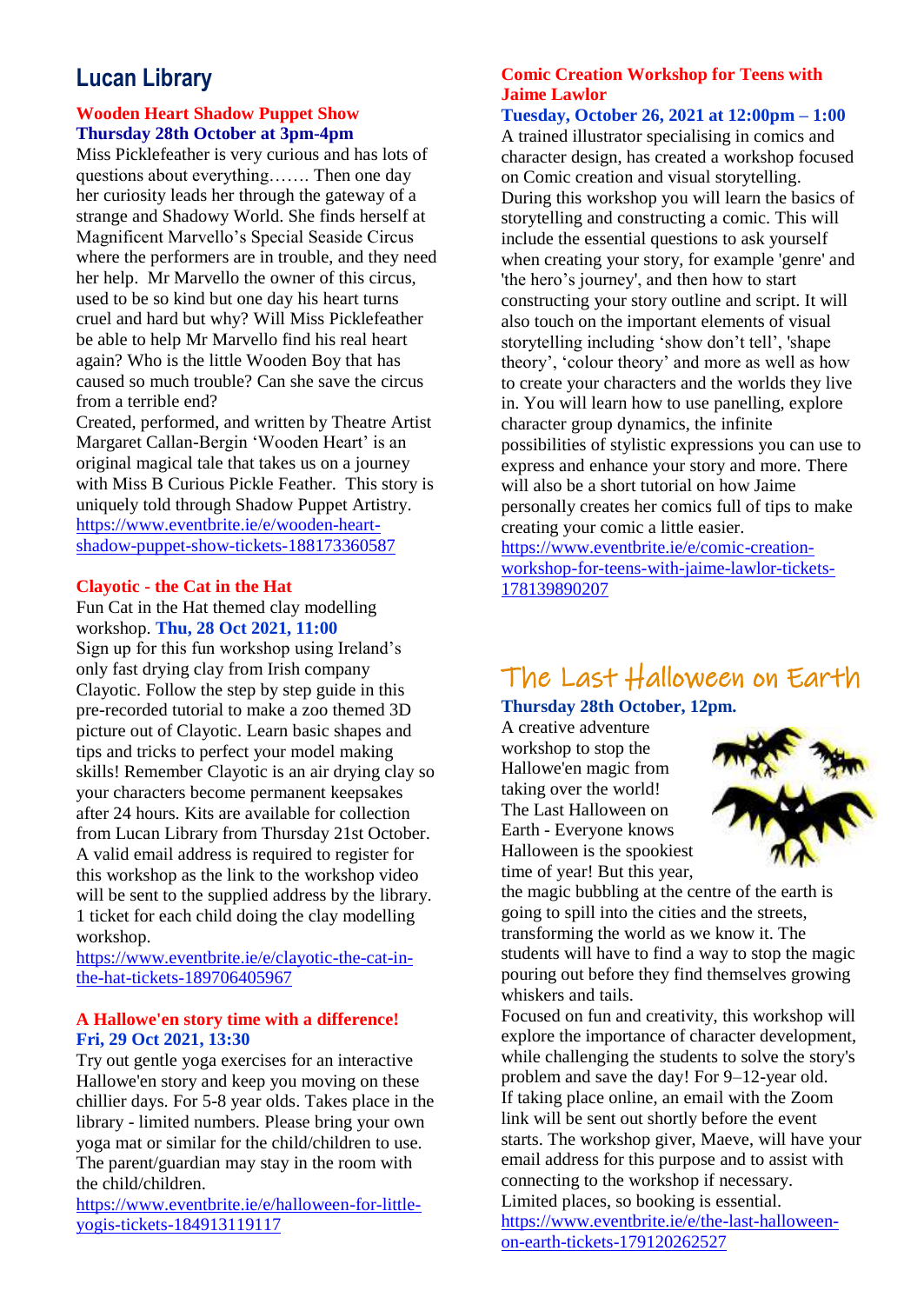### **Gino Kenny TD - People Before Profit**

Phone: 085-7211574. Email: [ginokenny@oir.ie](mailto:ginokenny@oir.ie) **Lucan Demesne Car Parking Facility:** A Part 8 public consultation has commenced on a carparking facility for the Lucan demesne on the Leixlip Road. Submissions and observations can be made up to the  $26<sup>th</sup>$  November via htttp:/[/consult.sdublincoco.ie.](http://consult.sdublincoco.ie/)

#### **Breast Cancer Awareness' Month:**

October is breast cancer awareness month. A number of months ago I submitted a motion in regards to lowering the age of breast cancer screening for women from 50 to 40. Approximately 3500 new cases of breast cancer are diagnosed each year. One is 7 women in Ireland will be diagnosed with breast cancer in their lifetime. Following our call for a debate on the issue statements by TD'S will be heard this week.

#### **Joanna Tuffy - Cllr. Labour Party Lucan Electoral Area**

Ph: 087 392 0931 Email [jtuffy@cllrs.sdublincoco.ie](mailto:jtuffy@cllrs.sdublincoco.ie) Facebook @joannatuffylabour Twitter @joannatuffy Instagram

@labouroflucan [www.labour.ie/joannatuffy](http://www.labour.ie/joannatuffy) **Opportunity to get rid of unwanted furniture and other bulky household waste:**

A Pilot Bulky Household Waste Collection has been announced by the Council. It will be run in conjunction with Recycle IT, in the lead up to Halloween, and is open to all local Householders. Items for collection are those that have potential for re-use and are too large to be accepted by the regular waste collection service e.g., furniture, carpets, bikes and kitchen & bathroom units. Collections 9.00am and 3.00pm,  $26<sup>th</sup>$  Oct –30<sup>th</sup> Oct.  $640$  per collection of 6 individual items. Householders can register

interest in the service by email to: [info@recycleit.ie](mailto:info@recycleit.ie) or telephone 01 4578321, 9.30am and 3pm Mon– Fri. Payment is by bank transfer in advance. If you would like more information feel free to contact me.

### **Emer Higgins TD – Fine Gael**

78 The Orchard, Lucan

[01 401 3416](tel:014013416) [Emer.higgins@oireachtas.ie](mailto:Emer.higgins@oireachtas.ie)

**Bulky Goods Collection:** The Council is offering a new pre-Halloween bulky waste collection scheme. The service is charged at  $\epsilon$ 40, for up to 6 bulky items (couches, beds, garden furniture etc). You can add 4 further items for  $\epsilon$ 5 per item. Collection between Tuesday 26th and Saturday 30th Oct. This is a pilot scheme. Slots are limited so book yours by emailing *[info@recycleit.ie](mailto:info@recycleit.ie)* or by calling Recycle IT directly on (01) 4578321.

**Lucan Village:** This week the council will meet with representatives to present plans for improvement works to Lucan village. The Village Green, The Promenade (Liffey weir side), Lucan Demesne Entrance, The Canal Loop (Grand Canal to Royal Canal via Lucan), Main Street Public Realm Works, New Car Park close to Lucan Demesne (managed by EWCC Parks) I will keep everyone updated as information becomes available.

#### **Caitriona McClean L**

**P**

**0**

**I**

**T**

**I**

086-3898327, [cmaemcclean@hotmail.com,](mailto:cmaemcclean@hotmail.com) twitter: @cmaemcclean

**Vaccine boosters:** I am relieved NIAC

recognised need for booster shots for over sixties. It has been a long campaign and I continue my efforts to have booster shots for healthcare workers. I have engaged with the Taoiseach and asked for boosters earlier than 5 months for those travelling to US and similar. **C**

- **239 bus:** Ombudsman and Minister for Transport inform me they cannot help us because extending the route by one stop to Blanchardstown Hospital is an NTA operational matter. I have asked Minister for Public Expenditure to review public monies going to the NTA until accountability is clearer. **A L N**
- **Traffic calming at Weston Park:** SDCC inform me they are currently reviewing effectiveness of measures to slow traffic to allow pedestrians access the bus stop safely, and are introducing new measures shortly. **O T E**

#### **Liona O'Toole – Independent S**

087-2795274. [lotoole@cllrs.sdublincoco.ie](mailto:lotoole@cllrs.sdublincoco.ie) [www.lotoole.com](http://www.lotoole.com/)

**Bulbs not Bonfires**: This scheme rewards community groups for undertaking local proenvironmental/non bonfire orientated Halloween activities and projects. Community and environmental groups, resident associations, and schools can apply. There was an overwhelming response for this scheme which included mixed pollinator bulbs (Crocus, Muscari, Alliums and Snowdrops) for the Bulbs not Bonfires campaign. Due to the high number of applicants received there was a shortage of supplies for some groups, and they have been notified of this. Do contact me if you're interested in similar pollinator projects. **New Bus Stops:** A number of residents have contacted me regarding the new bus stops. I can confirm that the council have been in touch with the NTA and they agreed to organising further information meeting in the next few weeks with Councillors on the roll out of Bus Connects. I will continue to keep you all updated.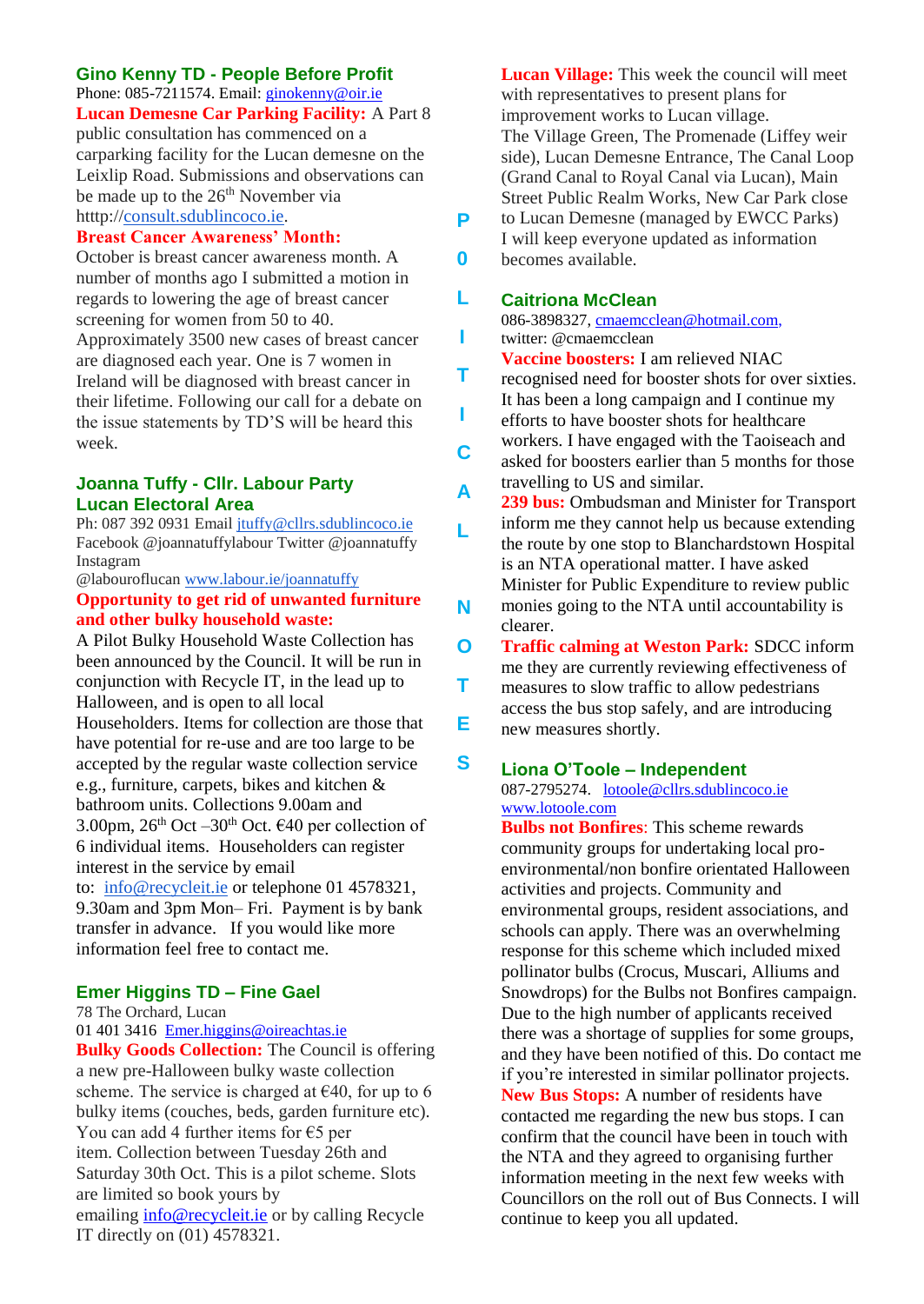

**Our Senior Hurlers** claimed their place in the GoAhead Dublin Senior Hurling Championship semi-finals following Saturdays quarter-final final quarter rally against Craobh Chiarain. The goal by man of the match, Paul Crummey with five minutes to go, put Lucan five points clear and there was no way back for the Donnycarney side after that. If you missed the game, you can watch it back on the DubsTV YouTube Channel.



30 Minutes earlier, the Junior A's went through to the semis with a home win over Skerries, and on Sunday the Junior B's also booked a semi-final spot with a win at home to Sylvesters; the U16A Hurlers booked a final spot with a win over Na Fianna. In ladies football, the intermediates are through to a Shield semi against Ballinteer. U16A, U14A and U13B camogie are through to championship finals and U14B camogie are into a shield final.

**Dublin's Masters Footballers** are through to the All-Ireland final against Tyrone in Clones on November 6th. Best of luck to Tommy Brennan and all the boys in blue!

This weekend it's the turn of the **Senior Footballers** as they take on Ballymun Kickhams at 5pm in Parnell Park. Ticket details are on the website.

**An imríonn tú peil nó peil na mban?** An bhfuil Gaeilge agat? An bhfuil tú tharr 18 mbliana d'aois? Má tá, tá sibh uainn! Tá muid ag lorg 4 fhir agus 3 mná chun foireann a chur le cheile i mbliotz atá ar siúl ar an 13ú Samhain i gCLG Naomh Fionnbarra, Cabrach. Beidh sport agus spraoi agaibh! Má tá suim agaibh, seol r-phoist chugam roimh Aoine 22ú Deireadh Fomhair. **Do you play football or ladies football?** Do you have Irish? Are you over 18? If so, we need you! We're looking for 4 men and 3 ladies to enter a team into a blitz that is happening on 13th November in St. Finbar's GAA, Cabra. If you're

interested, send me an email before Friday 22nd October. [oifigeachgaeilgels@gmail.com](mailto:oifigeachgaeilgels@gmail.com)

**The GAA Healthy Clubs Conference** will take place on Saturday 30<sup>th</sup> October, 2021. Key speakers confirmed: Dr Tony Bates, Renowned Psychologist & Writer; Conor Meyler, Tyrone All Irleand Winner and GAA/GPA Player of the Month for September; Keith Ricken, Cork U20 Football Manager; Geraldine Mc Garrigle, Ulster Wheelchair Camogie Player and Coach; Julia White, Former Cork Camogie player and six time All Ireland winner. Please see website for more details.

**GAA Generations**: We are currently looking for all GAA, LGFA, Camogie members between 12- 21 years old to interview someone in their life aged 55+ on Gaelic Games experiences and belonging as part of our GAA Generations Research Project. We would love if you could share this opportunity amongst your network, this really is a worthwhile opportunity for all young people in your club. See the YouTube video below. Visit GAA.ie/Generations for more information on how to get involved.

**Lucan Sarsfields is going green** - please ensure to use the recycling bins correctly

**The LDCU Academy** takes place on Saturdays for boys and girls aged between 4 and 7. See our website for booking details.

**12th Lock Café** is open from 6pm-8pm weekdays and Saturday 9am-2pm when training is taking place.

**The Club Shop** is open Thursdays 7-9pm and Saturdays 10am to 1pm.

### **Lucan Sarsfields GAA Club Lotto Jackpot €16,600**

There was no winner of the Club Lotto Jackpot of €16,200 held on 14th October 2021. The numbers drawn were: 5, 11, 21, 25 The Lucky Dip winners of €30 each: **Claire Joyce, Keith Eley, Louise O'Neill, Michael & Joan Molloy, Don Dardis.**  The Jackpot for the next draw, to be held on Thursday  $21^{st}$  October, is  $\epsilon$ 16,600, and is sponsored by: **Newcastle Golf Center.** The draw managed by Edel Mooney will be held in the Club house, at 9pm and live streamed on  $\infty$ our Facebook page. Tickets can be purchased via the website, ClubForce APP or at the following link:

[http://bit.ly/LucanSarsfieldsClubLotto.](http://bit.ly/LucanSarsfieldsClubLotto)

**Go raibh míle maith agaibh as ucht tacú le Na Sárséalaigh Leamhcáin.**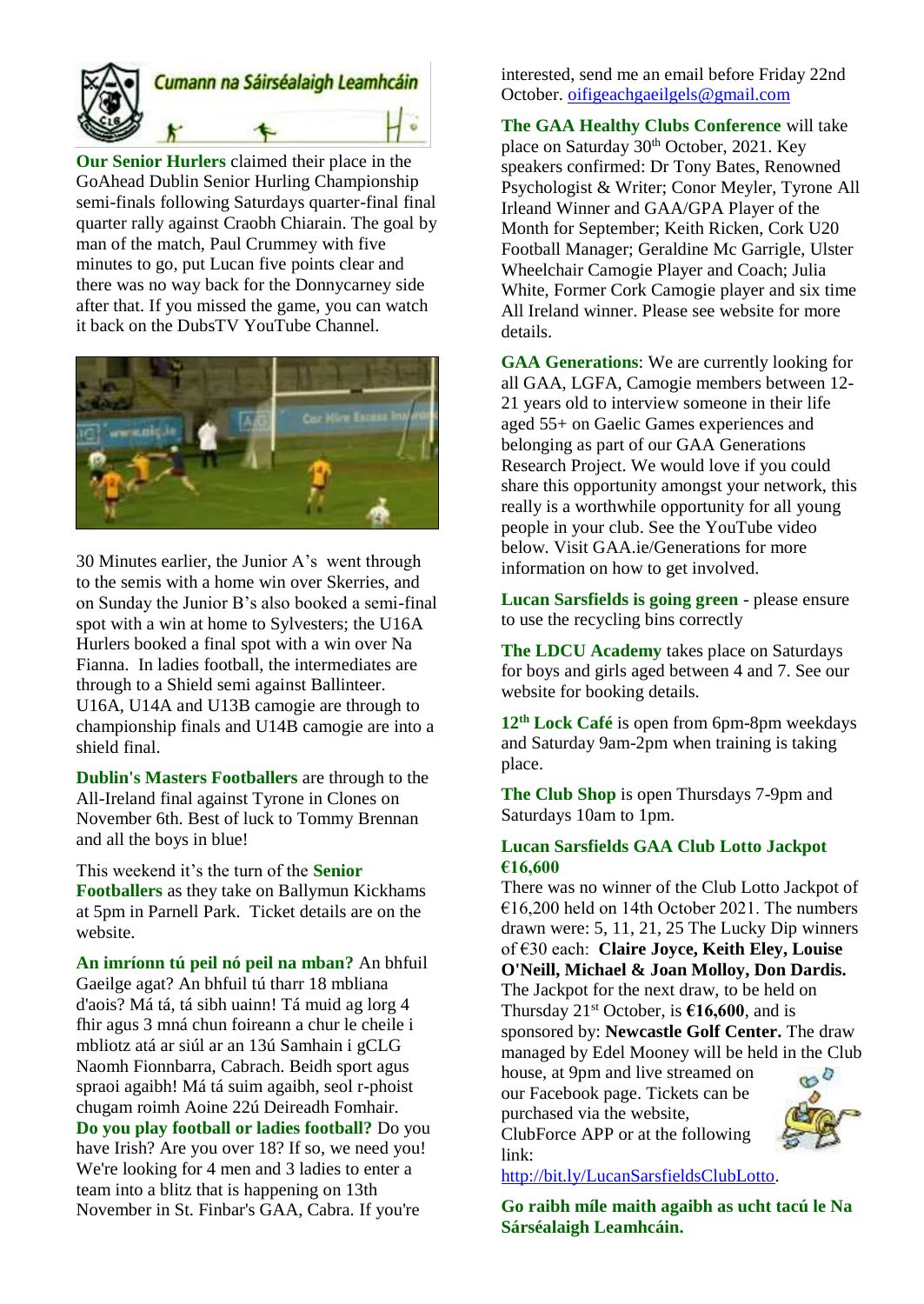

## **Na Gaeil Óga CLG**

Fáilte chuig an Nuachtlitir is déanaí ó Na Gaeil Óga, áit a bhfaighidh tú an teolas is déanaí faoi gach rud atá ag tarlú inár bpobal bríomhar.

**Buachaillí Faoi 9, Iomáint:** Bhí cúpla cluiche deacair an deireadh seachtaine seo caite ag ár laochra ar fhoireann na mbuachaillí faoi 9 i gcoinne Naomh Jude i bPáirc Thigh



Mhotháin. Bhí Naomh Jude anláidir agus is dócha gurb iad an fhoireann is fearr a d'imir muid i mbliana. Sheas ár bhfoirne leis an tasc áfach agus throid siad ar son gach sliotar. Sa chéad cluiche, bhí roinnt

taispeántais iontacha ó James Ó hIcí agus ó Bobby Merrigan-Foy mar chosantóirí agus bhí Eoin Mac Eochaidh agus Shayne Ó Laighneach an-láidir i lár na páirce.

Sa dara cluiche againn bhí imirt iontach ó Oisín Ó Murchú agus ó Ruairí Ó Fiaich. Bhí na pocanna amach ó Aodhfin Faircheallaigh ar fheabhas agus bhí James MacCuinneagáin, mar is dual dó, gnóthach ar fud na páirce.

Beidh sos againn, atá tuillte go maith, an deireadh seachtaine seo chugainn ach beimid ar ais níos láidre ná riamh do na cluichí deireanacha den séasúr.

A difficult couple of games against Naomh Jude in Páirc Thigh Motháin this weekend for the warriors of the under 9.Naomh Jude were very strong and probably the best team we have played this year. But our teams stood up to the task and fought for every sliotar.

In the first game, there were some great performances on display from James Ó hIcí and Bobby Merrigan-Foy as defenders. Eoin Mac Eochaidh and Shayne Ó Laighneach were very strong in midfield.

In our second game again there was some great play from Oisín O Murchú and Ruairí Ó Fiaich. Aodhfin Faircheallaigh puck outs were excellent. James MacCuinneagáin as always was everywhere on the pitch.

Next weekend is a well-earned rest weekend and we will be back stronger for the last few games of the season.

**Club Siúil Na Gaeil Óga:** Beidh an club siúil ag bualadh le chéile gach Céadaoin i bPáirc Ghrífín ar 9:10. Tá níos mo eolais le fáil ó Conán ar +44 7514 033624.

**Foireann Iomána (A):** Bhí mí-ádh ar an gcéad fhoireann iománaíochta Dé Domhnaigh i bPáirc Chaitríona. Ar maidin scamallach, bhí cluiche aniomaíoch againn in aghaidh Naomh Éanna. Bhí na foirne ar chomhscór ag deireadh an chluiche ach bhí an bua ag an fhoireann as baile tar éis am breise. Bhí cluiche an-mhaith ag Naoise Ó Lionaird ón imirt agus ó phocanna saoire agus bhí taispeántais iontacha freisin ag Tadhg Mac Liam agus Richie Peavoy sna cosantóirí.

**Foireann Iomána (B):** Bhí an dara fhoireann iománaíochta ag imirt in aghaidh Naomh Áine trathnóna Dé Domhnaigh in bPáirc Chaitríona. Cé gur bhfuair Ruadhán Ó Feinneadha cúl agus go bhfuair Adam Ó Faoláin roinnt scóranna ó phocanna saoire, bhí an fhoireann as baile trí chúilín chun tosaigh ag leath am. Bhí Naomh Áine láidir sa dara leath freisin agus, cé gur bhfuair Rob Quinlan cúl díreach tar éis an tsosa uisce, bhí leaids Naomh Áine in ann leanúint chun cinn go dtí an fheadóg dheiridh. Bhí taispeantas iontach ó Rob Quinlan sna cosantóirí agus d'imir Adam Ó Faoláin an-mhaith i lár na páirce freisin.

### **Cluichí na Seachtaine**

### *Foirne Fásta*

Peil na mban v Uí Tuathaill, Pairc ui Thuathaill, 27 Deireadh Fómhair 19:30 Peil na bhfear (B) v Na Sáirséalaigh Leamhcáin, 12th Lock, 24 Deireadh Fómhair 15:00



### *Faoi Aois*

Cailíní F8 – Peil v Naomh Marc, Páirc McGee, 24 Deireadh Fómhair 10:00 Cailíní F10 - Peil v Tomás Dáibhís, Bóthar Kiltipper, 23 Deireadh Fómhair 12:00 Cailíní F12 - Peil v Naomh Máire, Saggart, 23 Deireadh Fómhair 13:00

**\_\_\_\_\_\_\_\_\_\_\_\_\_\_\_\_\_\_\_\_\_\_\_\_\_\_\_\_\_\_\_\_\_\_\_\_\_\_\_\_\_\_\_\_\_\_**

### **SOL CALENDAR NOW ON SALE!**

The SOL fundraising 2022 calendar is now available to purchase at **Lucan Library**. The price of the calendars is  $€10$  each, raising much needed funds to help keep all our tour/ events free

This raises much needed funds to help keep all our tour/ events free for

all our members and also helps pay other costs like insurance etc for SOL